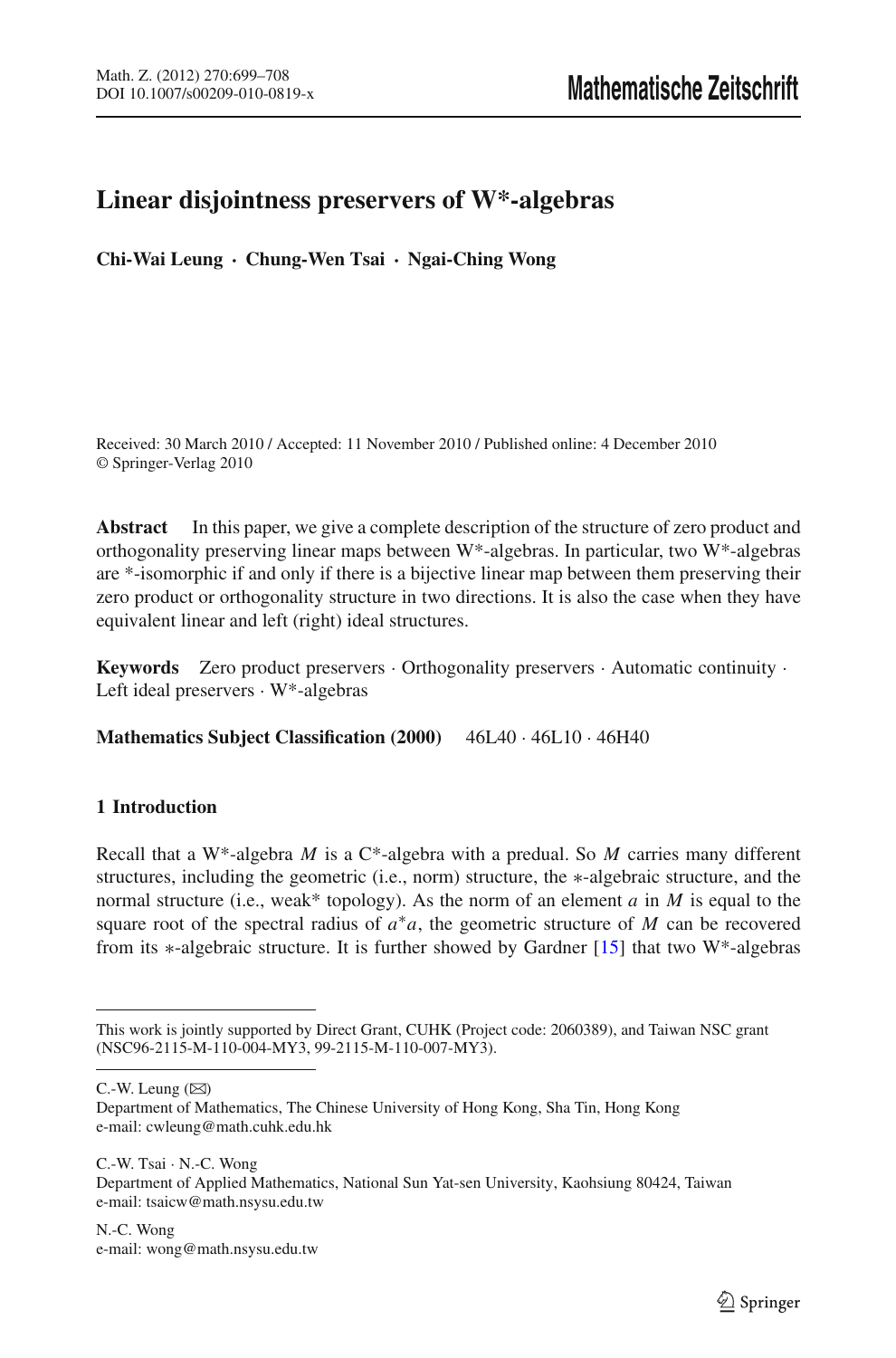are ∗-algebraic isomorphic if and only if they are algebraic isomorphic, and all algebraic isomorphisms between W\*-algebras are norm and  $\sigma$ -weakly bi-continuous. Indeed, every algebra isomorphism  $\theta : M \to N$  between W<sup>\*</sup>-algebras carries the form  $\theta(a) = \pi(hah^{-1})$ for some invertible positive element *h* in *M* and some  $*$ -isomorphism  $\pi$  from *M* onto *N* (See, e.g., Sakai [\[24,](#page-9-1) Section 4.1]). Therefore, W\*-algebras are completely determined by their linear and product structures. In this paper, we show that the linear and disjointness structures also suffice.

In the context of operator algebras (on Hilbert spaces) there are at least three versions of disjointness: zero product  $(ab = 0)$ , range orthogonality  $(a^*b = 0)$ , and domain orthogonality  $(ab^* = 0)$ . Of course, the latter two are symmetric. If the algebra is abelian, then all three concepts coincide. In  $[14, 17, 18]$  $[14, 17, 18]$  $[14, 17, 18]$  $[14, 17, 18]$ , it is shown that two abelian  $C^*$ -algebras are  $*$ -isomorphic if and only if there is a bijective linear map  $\theta$  between them such that

$$
ab = 0
$$
 implies  $\theta(a)\theta(b) = 0$ .

On the other hand, it is shown in [\[2](#page-9-5)[,28\]](#page-9-6) that every surjective linear map  $\theta : A \rightarrow B$  between two standard operator algebras preserving zero products, or range/domain orthogonality in two directions is basically an inner automorphism, and thus it is automatically bounded as well. Recall that standard operator algebras are those containing all finite rank operators.

*Bounded* linear zero product and orthogonality preservers  $\theta : A \rightarrow B$  between general  $C^*$ -algebras were studied in [\[8](#page-9-7)[,19](#page-9-8),[25](#page-9-9)[,29,](#page-9-10)[31](#page-9-11)]. Assume that  $\theta$  is bijective and norm continuous. Suppose  $\theta$  sends self-adjoint elements with zero products to (not necessarily self-adjoint) elements with zero products, i.e.,

$$
ab = 0
$$
 implies  $\theta(a)\theta(b) = 0$ ,  $\forall a, b \in A_{sa}$ .

Then *A* and *B* are isomorphic as Jordan algebras. If  $\theta$  preserves zero products of arbitrary elements in *A*, then *A* and *B* are isomorphic as ∗-algebras [\[8](#page-9-7)[,31\]](#page-9-11).

Without assuming continuity, we cannot make use of any tools from functional calculus, which is used heavily in previous literature. Anyway, a few partial results follow. If the C\*-algebra *A* is linearly generated by idempotents (e.g., properly infinite unital C\*-algebras [\[22,](#page-9-12) Corollary 2.2]) *and*  $\theta(1) = 1$  then  $\theta$  is again an algebra homomorphism [\[8\]](#page-9-7). Else, suppose *A* and *B* are CCR C\*-algebras with Hausdorff spectrum (for the definition, see, e.g. [\[12,](#page-9-13) Section 4.2] or [\[13](#page-9-14)]). If  $\theta : A \rightarrow B$  is linear, bijective, and preserves zero products in two directions, then θ gives rise to an algebra isomorphism, and thus *A* and *B* are \*-isomorphic by the result of Gardner  $[15]$ . In fact, we have

<span id="page-1-0"></span>**Proposition 1.1** ([\[21,](#page-9-15) Theorem 3.3]) *Let A and B be CCR C\*-algebras with Hausdorff spectrum. Let*  $\theta$  :  $A \rightarrow B$  *be a bijective linear map such that* 

$$
ab = 0
$$
 in A if and only if  $\theta(a)\theta(b) = 0$  in B.

*Then*  $\theta$  *is automatically bounded. More precisely,*  $\theta = m\Psi$  *where*  $m = \theta^{**}(1)$  *is an invertible central multiplier of B and*  $\Psi$  *is an algebra isomorphism from A onto B.* 

There is also a similar result for linear orthogonality preservers.

<span id="page-1-1"></span>**Proposition 1.2** [\[27,](#page-9-16) Theorem 3] *Let A*, *B be two C\*-algebras with continuous traces. Let*  $\theta$  :  $\mathcal{A} \to \mathcal{B}$  *be a bijective linear map preserving orthogonality in two directions. Then*  $\theta$  *is automatically bounded. More precisely, we have the following implication table.*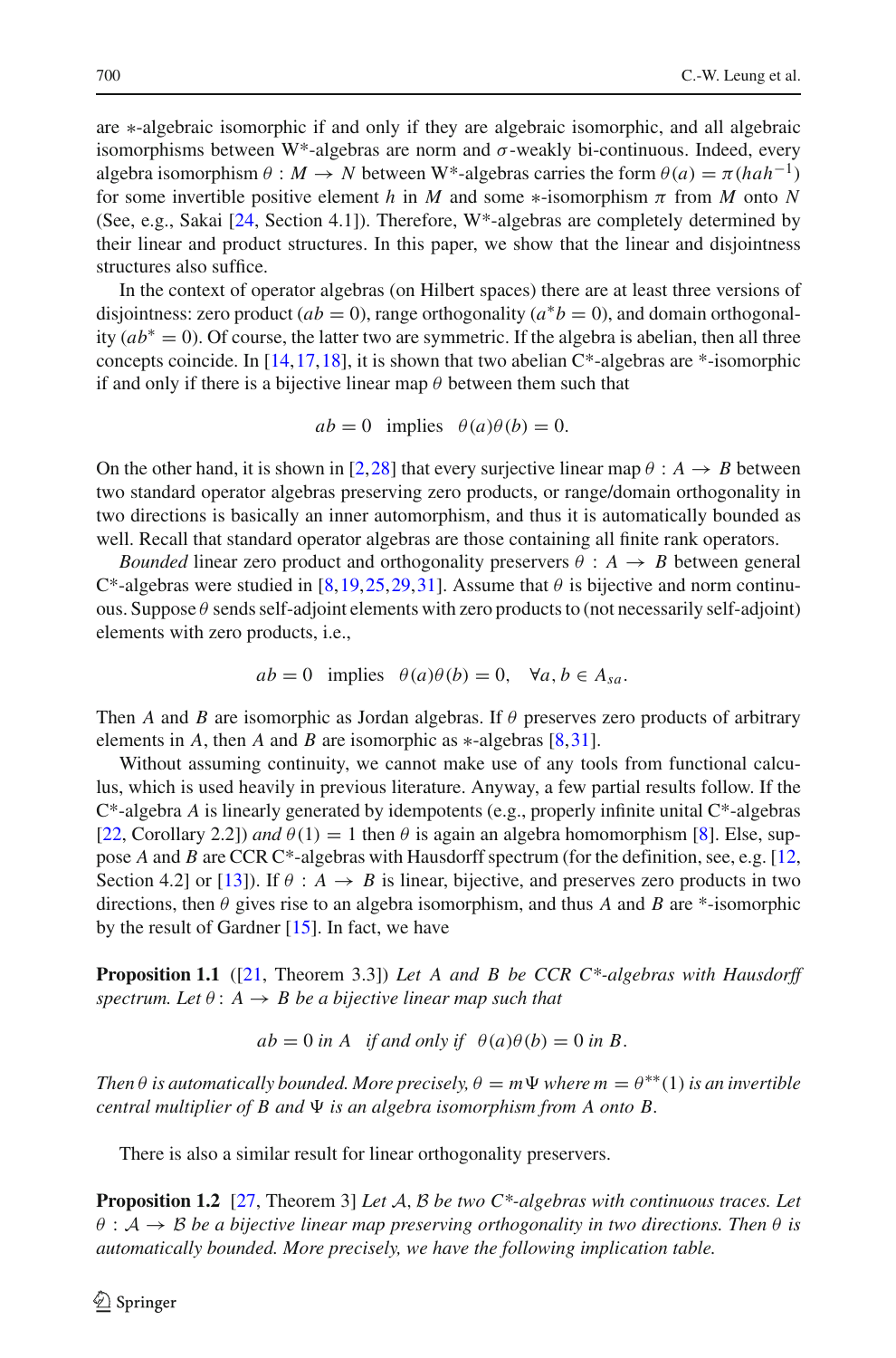| The structures $\theta$ preserves                              | implies the form $\theta$ assumes |
|----------------------------------------------------------------|-----------------------------------|
| Case 1: $a^*b = 0 \Leftrightarrow \theta(a)^*\theta(b) = 0$ .  | $\Psi r$ :                        |
| Case 2: $ab^* = 0 \Leftrightarrow \theta(a)\theta(b)^* = 0$ ,  | $l\Psi$ :                         |
| Case 3: $a^*b = 0 \Leftrightarrow \theta(a)\theta(b)^* = 0$ ,  | $l\Phi$ :                         |
| Case 4: $ab^* = 0 \Leftrightarrow \theta(a)^* \theta(b) = 0$ , | $\Phi r$ .                        |

*Here,*

- *r: invertible right multiplier of B,*
- *l: invertible left multiplier of B,*
- *:* ∗*-algebra isomorphism from <sup>A</sup> onto <sup>B</sup>,*
- *: anti-*∗*-algebra isomorphism from <sup>A</sup> onto <sup>B</sup>.*

<span id="page-2-0"></span>In this paper, we obtain a complete characterization for linear zero product/orthogonality preservers of general W\*-algebras. Our main result states

**Theorem 1.3** Let M, N be two W\*-algebras. Let  $\theta : M \rightarrow N$  be a bijective linear map. *Then M*, *N are isomorphic as W\*-algebras, provided that any of the following conditions holds.*

*(A)* θ *preserves zero products in two directions, i.e.,*

 $ab = 0$  *in M if and only if*  $\theta(a)\theta(b) = 0$  *in N*.

*In this case,*  $\theta(1)$  *is a central invertible element and*  $\theta(1)^{-1}\theta(\cdot)$  *is an algebra isomorphism.*

*(B)* θ *preserves range orthogonality in two directions, i.e.,*

 $a^*b = 0$  *in M if and only if*  $\theta(a)^*\theta(b) = 0$  *in N*.

*In this case,*  $\theta(1)$  *is an invertible element and*  $\theta(\cdot)\theta(1)^{-1}$  *is a* \**-algebra isomorphism. (C)* θ *preserves domain orthogonality in two directions, i.e.,*

 $ab^* = 0$  *in M if and only if*  $\theta(a)\theta(b)^* = 0$  *in N*.

*In this case,*  $\theta(1)$  *is an invertible element and*  $\theta(1)^{-1}\theta(\cdot)$  *is a* \**-algebra isomorphism. (D)* θ *preserves reverse orthogonality in two directions, i.e.,*

$$
a^*b = 0
$$
 in M if and only if  $\theta(a)\theta(b)^* = 0$  in N.

*In this case,*  $\theta(1)$  *is an invertible element and*  $\theta(\cdot)^{tr}\theta(1)^{tr-1}$  *is a* ∗*-algebra isomorphism. Here,*  $T^{tr}$  *is the transpose of an operator*  $T$  *in*  $N \subseteq B(H)$  *with respect to an arbitrary but fixed orthonormal basis of the underlying Hilbert space H of the universal representation of the W\*-algebra N.*

It is clear that Cases (C) and (D) follow easily from Case (B) in Theorem [1.3.](#page-2-0) In the next section, we will provide the proofs for Cases (A) and (B).

Finally, let us mention that some other kinds of disjointness in a W\*-algebra can be defined by doubly orthogonality (see, e.g.,  $[5,6,31]$  $[5,6,31]$  $[5,6,31]$ ), and by its left (or right) ideals (see, e.g.,  $[1,10,20,23]$  $[1,10,20,23]$  $[1,10,20,23]$  $[1,10,20,23]$  $[1,10,20,23]$ ). We will also discuss them at the end of the paper. As a variance of Theorem [1.3,](#page-2-0) for example, Theorem [2.5](#page-7-0) ensures that if there is a linear bijective map  $\theta$ between two W\*-algebras *M*, *N* preserving left (or right) ideals in both directions then *M*, *N* are \*-isomorphic, too. Indeed, Theorem [2.5](#page-7-0) says that  $\theta(\cdot)\theta(1)^{-1}$  is an algebra isomorphism.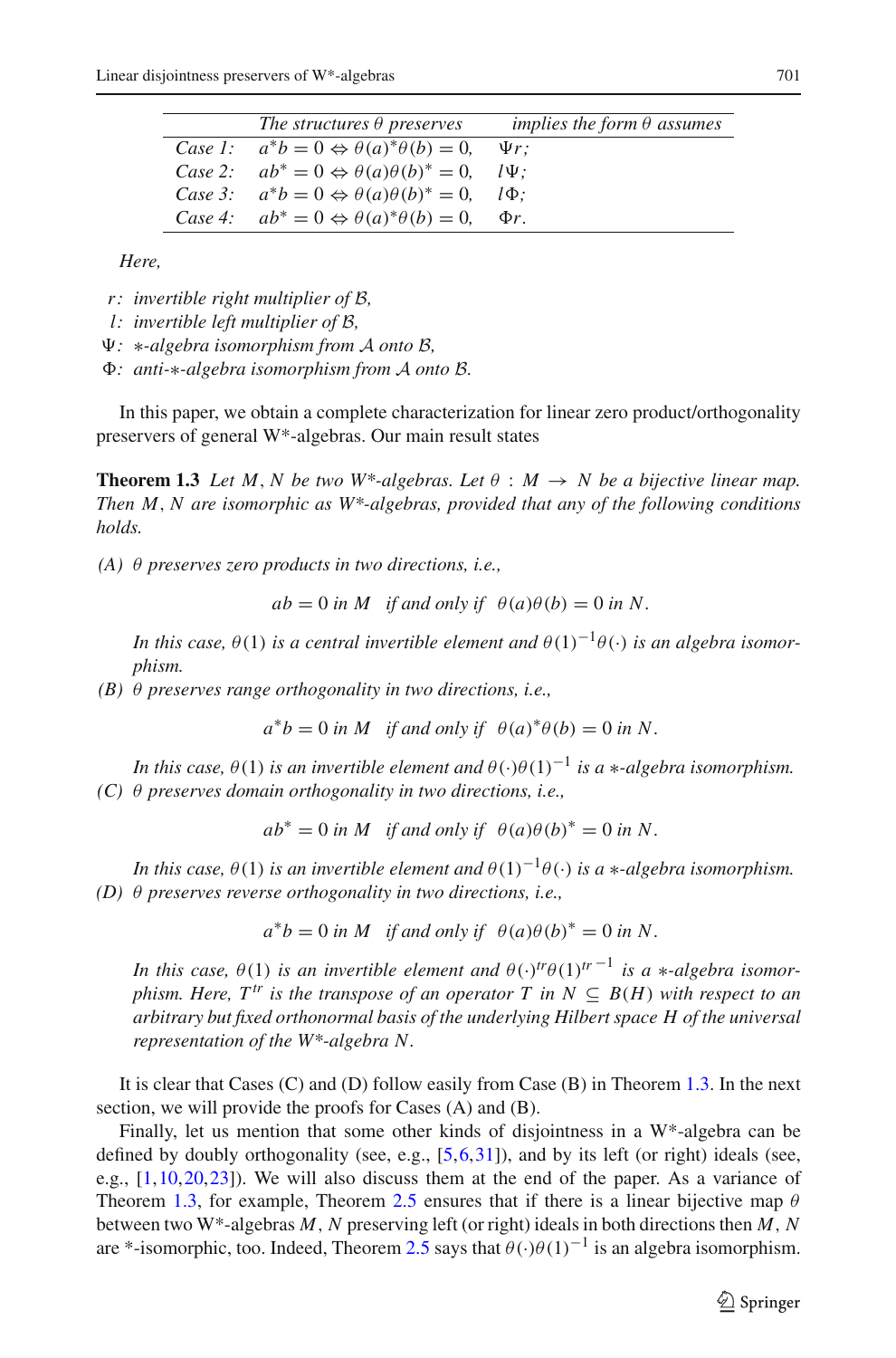## **2 The results**

<span id="page-3-0"></span>We need the following result of Goldstein and Paszkiewicz.

**Lemma 2.1** ([\[16](#page-9-23), Theorem 3(3)]) *A W<sup>\*</sup>-algebra M is the linear span, with integer coefficients, of its projections if and only if it has no direct summand of finite type I. If this is the case, any self-adjoint operator of norm not greater than one can be represented in the form*

$$
p_1 + \cdots + p_{12} - p_{13} - \cdots - p_{24}
$$

*for some projections*  $p_1, \ldots, p_{24}$  *in M.* 

We also need the following well-known fact. If *M* is a finite type I W<sup>\*</sup>-algebra, then for each *n* in N, there exist a hyperstonean space  $\Omega_n$  (could be empty) and a central projection  $w_n$  in *M* such that  $\{w_n\}$  are orthogonal to each another,  $\sum_n w_n$  weak-\*-converges to 1, and  $w_n A \cong C(\Omega_n) \otimes M_n$  (see e.g. [\[24,](#page-9-1) Section 2.2]). Here we use the convention that  $C(\Omega_n) = \{0\}$  if  $\Omega_n = \emptyset$ . In particular, *M* is a CCR C<sup>\*</sup>-algebra with Hausdorff spectrum and continuous trace.

*Proof of Theorem* [1.3\(](#page-2-0)A) Let *z* be a central projection in *M* such that the ideal  $M_1 = (1-z)M$ is of finite type I, and the ideal  $M_2 = zM$  contains no finite type I summand. Similarly, we write  $N = N_1 + N_2$ .

As  $M_1M_2 = M_2M_1 = \{0\}$ , we have  $\theta(M_1)\theta(M_2) = \theta(M_2)\theta(M_1) = 0$ . Let  $L_i$ ,  $R_i$  be the weak\* closed left and right ideals of *N* generated by  $\theta(M_i)$ , for  $i = 1, 2$ , respectively. It is clear that  $L_1 R_2 = L_2 R_1 = \{0\}$ . As  $\theta^{-1}$  also preserves zero products, we have  $\theta^{-1}(L_1)M_2 =$ *M*<sub>1</sub> $\theta^{-1}(R_2) = M_2\theta^{-1}(R_1) = \theta^{-1}(L_2)M_1 = 0$ . Therefore,  $\theta^{-1}(L_i)$ ,  $\theta^{-1}(R_i) \subseteq M_i$  for  $i = 1, 2$ , respectively. It follows that  $\theta(M_i) = L_i = R_i$  is a weak\* closed two-sided ideal of *N*, for  $i = 1, 2$ . Since  $N = \theta(M) = \theta(M_1) + \theta(M_2)$ , there is a central projection *q* in *N* such that  $\theta(M_1) = (1 - q)N$  and  $\theta(M_2) = qN$ .

Let *b*,  $e \in M_2$  with  $e^2 = e$ . As  $(z - e)e^2 = e(z - e)b = 0$ , we have

$$
0 = \theta(z - e)\theta(eb) = (\theta(z) - \theta(e))\theta(eb),
$$

and

$$
0 = \theta(e)\theta(b - eb) = \theta(e)(\theta(b) - \theta(eb)).
$$

It follows

$$
\theta(z)\theta(eb) = \theta(e)\theta(eb) = \theta(e)\theta(b).
$$

By Lemma [2.1,](#page-3-0) every element *a* in *M*<sup>2</sup> is a linear sum of at most 48 projections. As a result, we have

$$
\theta(z)\theta(ab) = \theta(a)\theta(b), \quad \forall a, b \in M_2.
$$
 (2.1)

<span id="page-3-1"></span>Putting  $b = z$  in [\(2.1\)](#page-3-1) we have

$$
\theta(z)\theta(a) = \theta(a)\theta(z), \quad \forall a \in M_2.
$$

So  $\theta(z)$  is a central element in the ideal *qN*, and thus in *N*. Let  $d \in M_2$  such that  $\theta(d) = q$ . Then  $(2.1)$  gives

$$
\theta(z)\theta(d^2) = \theta(d)^2 = q.
$$

It follows  $\theta(z)$  is invertible in *qN*, and its inverse  $\theta(d^2)$  is also a central element.

 $\mathcal{L}$  Springer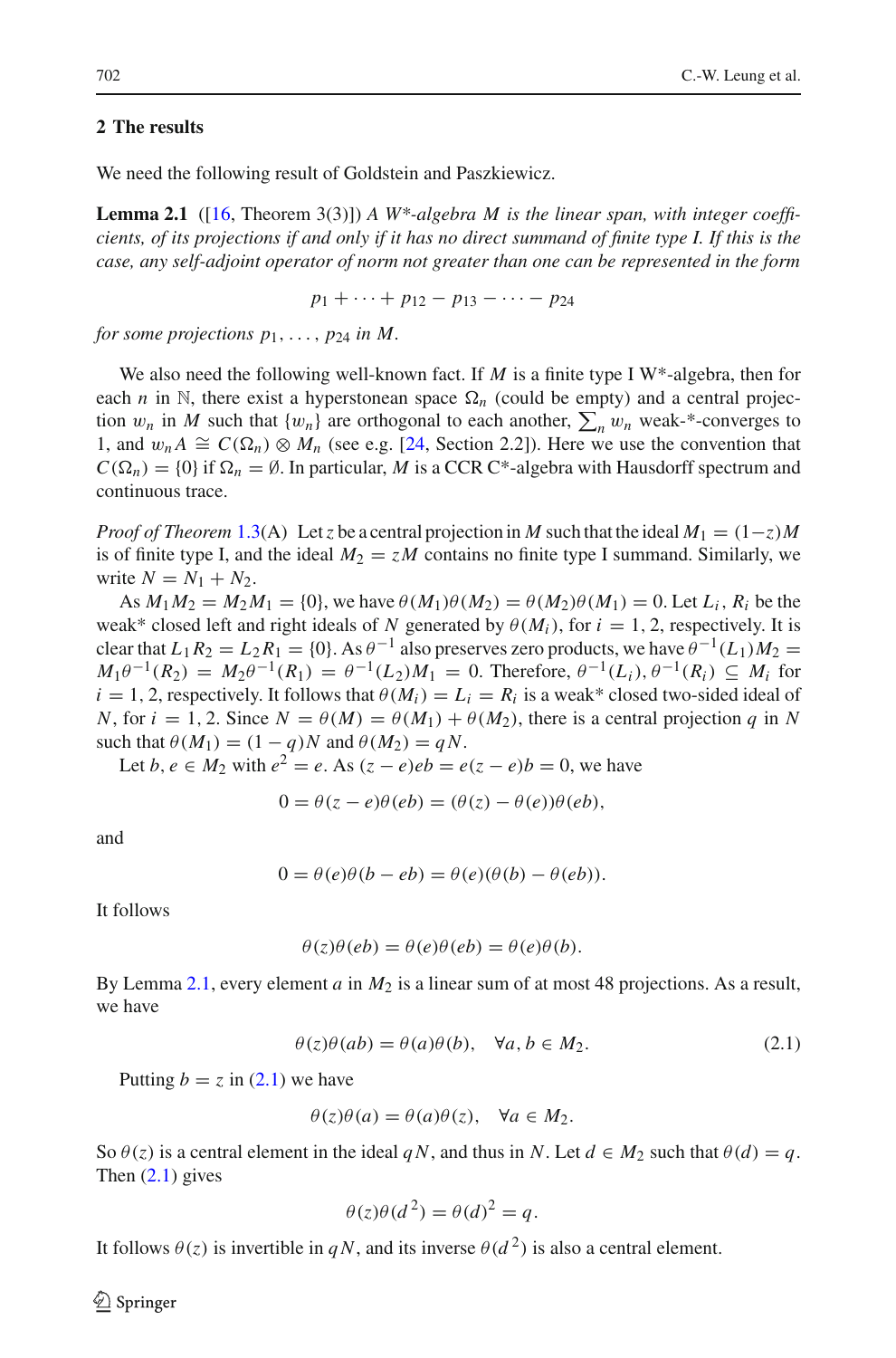Define  $\pi_2 : M_2 \rightarrow qN$  by

$$
\pi_2(a) = \theta(d^2)\theta(a), \quad \forall a \in M_2.
$$

Then  $\pi_2$  is linear and bijective. Moreover,

$$
\pi_2(z) = \theta(d^2)\theta(z) = q,
$$

and

$$
\pi_2(ab) = \theta(d^2)\theta(z)\theta(ab)\theta(d^2) = \theta(d^2)\theta(a)\theta(b)\theta(d^2) = \pi_2(a)\pi_2(b), \quad \forall a, b \in M_2.
$$

Therefore,  $\pi_2$  is an algebra isomorphism from  $M_2$  onto  $qN$ . It follows from a result of Gradner [\[15](#page-9-0)] that *M*<sup>2</sup> and *q N* are indeed isomorphic as W\*-algebras. Inheriting from *M*2, the W<sup>\*</sup>-algebra *qN* contains no finite type I summand either. In particular,  $\theta(M_2) = qN \subseteq N_2$ . Applying the same arguments to  $\theta^{-1}$ , we see that  $\theta^{-1}(N_2) \subseteq M_2$ . Consequently,  $\theta(M_2)$  =  $N_2$ , and hence  $\theta(M_1) = N_1$ .

We have already seen that  $\pi_2$  is an algebra isomorphism from  $M_2$  onto  $N_2$ . On the other hand, Proposition [1.1](#page-1-0) says that  $\theta(1-z)$  is a central invertible element in  $N_1$ , and there is an algebra isomorphism  $\pi_1 : M_1 \to N_1$  such that  $\theta(a) = \theta(1 - z)\pi_1(a)$  for all a in  $M_1$ . This gives in turn that  $\theta(1)$  is a central invertible element in *N* and the map  $\pi : M \to N$  defined by  $\pi(a) = \theta(1)^{-1}\theta(a)$  is an algebra isomorphism.

*Proof of Theorem* [1.3\(](#page-2-0)B) Let *z* be a central projection in *M* such that the ideal  $M_1 = (1-z)M$ is of finite type I, and the ideal  $M_2 = zM$  contains no finite type I summand. Similarly, we write  $N = N_1 + N_2$  with  $N_1 = (1 - z')N$  and  $N_2 = z'N$ .

As  $M_1^* M_2 = \{0\}$ , we have  $\theta(M_1)^* \theta(M_2) = 0$ . Let  $R_1, R_2$  be the weak\* closed right ideals of *N* generated by  $\theta(M_1)$ ,  $\theta(M_2)$ , respectively. It is clear that  $R_1^* R_2 = \{0\}$ . Moreover, the identity  $N = \theta(M) = \theta(M_1) + \theta(M_2)$  forces  $R_1 = \theta(M_1)$  and  $R_2 = \theta(M_2)$ , respectively. Let *q* be the projection in *N* such that  $\theta(M_1) = (1 - q)N$  and  $\theta(M_2) = qN$ .

Consider an projection *p* in  $M_2 = zM$ , and any arbitrary element *b* in  $M_2$ . Since

$$
(z - p)pb = p(z - p)b = 0,
$$

we have

$$
(\theta(z)^* - \theta(p)^*)\theta(pb) = \theta(p)^*(\theta(b) - \theta(pb)) = 0.
$$

It follows

$$
\theta(z)^{*}\theta(pb) = \theta(p)^{*}\theta(pb) = \theta(p)^{*}\theta(b).
$$

<span id="page-4-0"></span>By Lemma [2.1,](#page-3-0) we have

$$
\theta(z)^{*}\theta(a^{*}b) = \theta(a)^{*}\theta(b), \quad \forall a, b \in M_2.
$$
 (2.2)

Let  $d \in M_2$  such that  $\theta(d) = q$ . By [\(2.2\)](#page-4-0), we have

$$
\theta(z)^{*}\theta(d^{*}d) = \theta(d)^{*}\theta(d) = q.
$$
\n(2.3)

<span id="page-4-2"></span><span id="page-4-1"></span>Setting  $b = z$  in [\(2.2\)](#page-4-0), we have

$$
\theta(z)^{*}\theta(a^{*}) = \theta(a)^{*}\theta(z), \quad \forall a \in M_{2}.
$$
 (2.4)

In particular, as  $\theta(z) = q\theta(z) \in \theta(M_2) = qN$ , it follows

$$
\theta(z)^* N = \theta(z)^* q N = N q \theta(z) = N \theta(z)
$$

 $\circled{2}$  Springer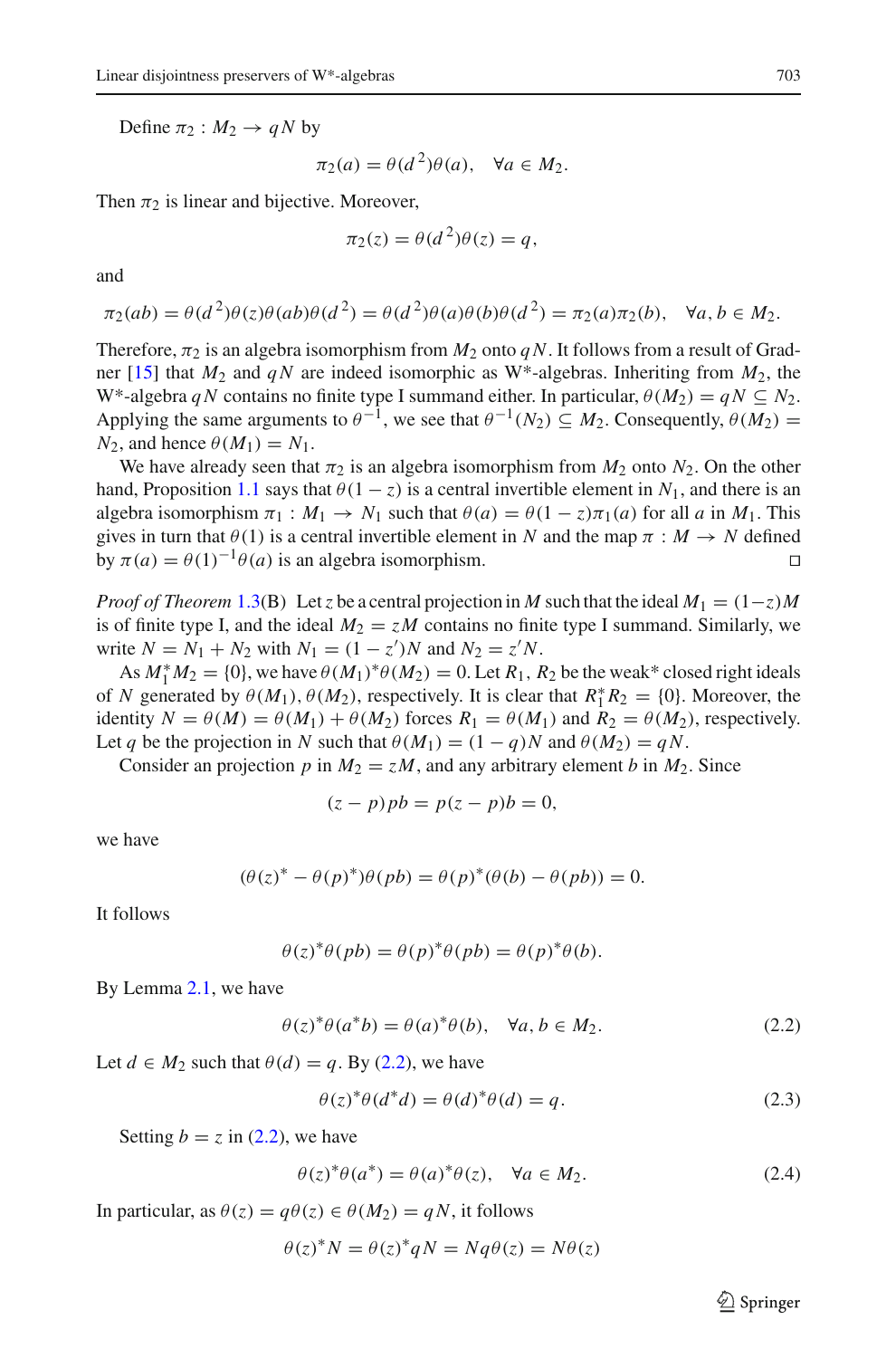is a two-sided self-adjoint ideal of N. Let w be the central projection in N such that  $wN$  is the weak\* closure of  $N\theta(z)$ . Let  $s_l(\theta(z))$  and  $s_r(\theta(z))$  be the left and right support projections of  $\theta(z)$  in *N*, respectively. Putting  $a = d^*$  in [\(2.4\)](#page-4-1), we have

$$
\theta(z)^* = \theta(z)^*q = \theta(d^*)^*\theta(z).
$$

**Observe** 

$$
\theta(a)^{*}\theta(z) = \theta(a)^{*}\theta(z)s_r(\theta(z)), \quad \forall a \in M_2.
$$

<span id="page-5-0"></span>Consequently,

$$
w = ws_r(\theta(z)) \le s_r(\theta(z)).
$$
\n(2.5)

<span id="page-5-1"></span>Since  $\theta(z) = a\theta(z)$  and  $q = \theta(z)^*\theta(d^*d) \in wN$ , we also have

$$
s_l(\theta(z)) \le q \le w. \tag{2.6}
$$

Because  $s_r(\theta(z))$  is equivalent to  $s_l(\theta(z))$ , they have the same central support. It then follows from  $(2.5)$  and  $(2.6)$  that

$$
w = s_r(\theta(z)) \ge q \ge s_l(\theta(z)).
$$

Let  $q_1 = (1 - z')q$  ∈  $N_1$  and  $w_1 = (1 - z')w$  ∈  $N_1$ . Since  $N_1$  is of finite type I, we have  $q_1 = w_1$  is a central projection in *N*. Note that the weak\* closed two-sided ideal  $q_1N \subseteq qN_1 = \theta(M_2) \cap N_1$ , and  $q_1\theta(z) = \theta(z)q_1$ .

Argue similarly with  $\Psi = \theta^{-1} : N \to M$ , we have

$$
\Psi(1)^{*}\Psi(ry) = \Psi(r)^{*}\Psi(y)
$$

for every projection *r* and for every element *y* in *N*. Putting  $y = \theta(z)$ , we get

$$
\Psi(1)^{*}\Psi(r\theta(z)) = \Psi(r)^{*}z.
$$

If *r* is a projection in *N* with  $r \leq q$  then  $r \in qN = \theta(M_2)$ , and thus

$$
\Psi(1)^{*}\Psi(r\theta(z)) = \Psi(r)^{*}.
$$

Since  $\Psi$  is one-to-one,  $r\theta(z) = 0$  implies  $r = 0$ . Now, let  $x \in N$  such that  $x\theta(z) = xq\theta$  $(z) = 0$ . Then,  $\theta(z)^* q x^* x q \theta(z) = 0$ . This implies  $\theta(z)^* r \theta(z) = 0$ , and hence  $r = 0$ , for every spectral projection *r* of  $qx * xq$ . Thus,  $xq = 0$ . As a result, the right multiplication operator  $R_{\theta(z)}$ :  $q_1N \rightarrow q_1N$ , sending  $xq_1$  to  $xq_1\theta(z)$ , is one-to-one.

Moreover,  $q_1N\theta(z) = N\theta(z)q_1 \supseteq N\theta(d^*d)^*\theta(z)q_1 = q_1N$  by [\(2.3\)](#page-4-2). So  $R_{\theta(z)}$  is a bounded bijective linear map from  $q_1N$  onto itself. Consider also the right multiplication operator  $R_{\theta(d^*d)^*}: q_1N \to q_1N$  sending  $xq_1$  to  $xq_1\theta(d^*d)^*$ . The identity [\(2.3\)](#page-4-2) says that

$$
R_{\theta(z)}R_{\theta(d^*d)^*}=R_{q_1}.
$$

Here,  $R_{q_1}$  is the identity map from  $q_1N$  onto  $q_1N$ . Since  $R_{\theta(z)}$  is bijective, we have

$$
R_{\theta(d^*d)^*}R_{\theta(z)}=R_{q_1}.
$$

In particular,

$$
q_1 \theta(z) \theta(d^*d)^* = q_1. \tag{2.7}
$$

<span id="page-5-2"></span>Define  $\pi_{21}$ :  $M_2 \rightarrow q_1 N$  by

$$
\pi_{21}(a) = q_1 \theta(a) \theta(d^*d)^*, \quad \forall a \in M_2.
$$

 $\circledcirc$  Springer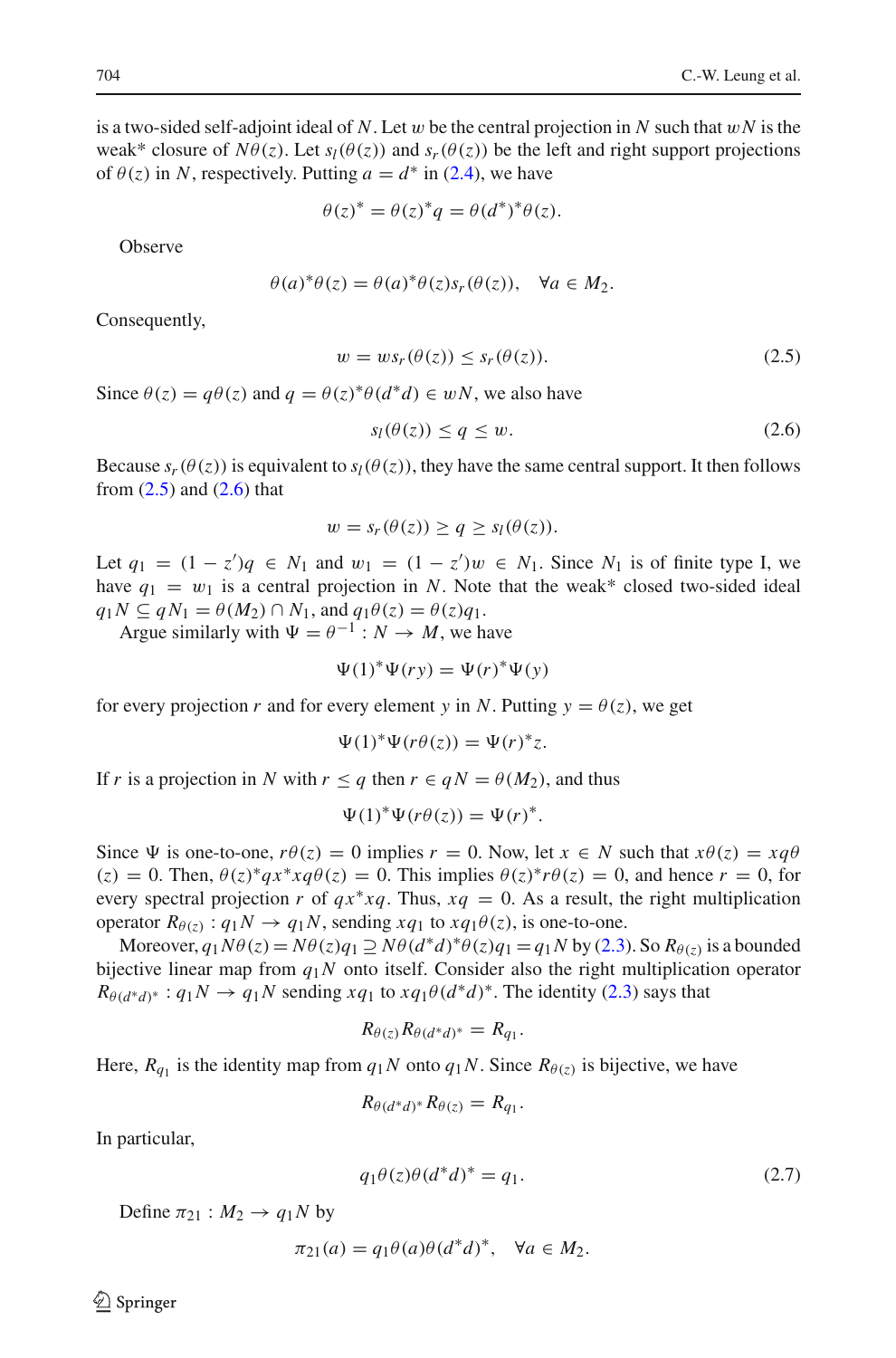It is easy to see that  $\pi_{21}$  is onto,  $\pi_2(z) = q_1$ , the identity of the W\*-algebra  $q_1N$ , and by  $(2.7),$  $(2.7),$ 

$$
\pi_{21}(a^*b) = q_1 \theta(a^*b) \theta(d^*d)^*
$$
  
=  $q_1 \theta(d^*d) \theta(z)^* \theta(a^*b) \theta(d^*d)^*$   
=  $q_1 \theta(d^*d) \theta(a)^* \theta(b) \theta(d^*d)^*$   
=  $\pi_{21}(a)^* \pi_{21}(b)$ ,  $\forall a, b \in M_2$ .

In other words,  $\pi_{21}$  is a surjective ∗-homomorphism. It then follows from Lemma [2.1](#page-3-0) that the W<sup>\*</sup>-algebra  $q_1N \subseteq N_1$  contains no finite type I summand, as  $M_2$  does not either. This forces the finite and discrete central projection  $q_1 = 0$  and thus  $\theta(M_2) = qN \subseteq N_2$ . Dealing with  $\Psi = \theta^{-1}$ , we see also that  $\Psi(N_2) \subseteq M_2$ . It follows  $\theta(M_2) = N_2$ , and thus  $\theta(M_1) = N_1$ .

At this stage, one have already seen that  $q = z'$  is a central projection in *N*. Repeating some of the above arguments with  $q_1$  replaced by  $q$ , one can see that

$$
\theta(z)^{*}\theta(d^{*}d) = \theta(z)\theta(d^{*}d)^{*} = q.
$$

Similarly, the map  $\pi_2 : M_2 \to N_2$  sending *a* to  $\theta(a)\theta(d^*d)^*$  is a \*-isomorphism. On the other hand, it follows from Proposition [1.2](#page-1-1) that  $\theta(1 - z)$  is invertible in  $N_1 = (1 - q)N$ and there is a \*-isomorphism  $\pi_1 : M_1 \to N_1$  such that  $\theta(a) = \pi_1(a)\theta(1-z)$ ,  $\forall a \in M_1$ . In conclusion,  $\theta(1)$  is invertible in *N* and the map  $\pi : M \to N$  defined by  $\pi(a) = \theta(a)\theta(1)^{-1}$ is a ∗-isomorphism. 

The following two results supplement Propositions [1.1](#page-1-0) and [1.2,](#page-1-1) and Theorem [1.3\(](#page-2-0)A,B). Other similar variances of Theorem [1.3](#page-2-0) can also be derived easily.

**Proposition 2.2** *Let M be a W\*-algebras containing no finite type I summand. Let N be a unital algebra. Let*  $\theta : M \to N$  *be a linear map satisfying the condition:* 

$$
ab = 0 \text{ in } M \implies \theta(a)\theta(b) = 0 \text{ in } N. \tag{2.8}
$$

*Consider the following conditions. We have*  $(1) \implies (2) \implies (3)$ *.* 

- (1)  $\theta$  *is surjective.*
- (2)  $\theta(1)$  *is a central invertible element in N.*
- (3) *There exists an algebra homomorphism* π *from M into N such that*

$$
\theta(a) = \theta(1)\pi(a) = \pi(a)\theta(1), \quad \forall a \in M.
$$

<span id="page-6-0"></span>*Proof* Using some arguments in the proof for the Case (A) of Theorem [1.3,](#page-2-0) we will establish

$$
\theta(1)\theta(ab) = \theta(a)\theta(b), \quad \forall a, b \in M.
$$
\n(2.9)

If  $\theta$  is surjective then we will also see that  $\theta(1)$  is a central invertible element in *N*.

Now, suppose  $\theta(1)$  is central and invertible. Define  $\pi : M \to N$  by

$$
\pi(a) = \theta(1)^{-1}\theta(a), \quad \forall a \in M.
$$

It follows from [\(2.9\)](#page-6-0) that  $\pi$  is an algebra homomorphism.

**Proposition 2.3** *Let M*, *N be two W\*-algebras. Suppose M contains no finite type I summand. Let*  $\theta : M \to N$  *be a linear map satisfying the condition:* 

$$
a^*b = 0 \text{ in } M \implies \theta(a)^*\theta(b) = 0 \text{ in } N. \tag{2.10}
$$

<span id="page-6-1"></span>*Consider the following conditions. We have*  $(1) \implies (2) \implies (3)$ *.* 

 $\mathcal{L}$  Springer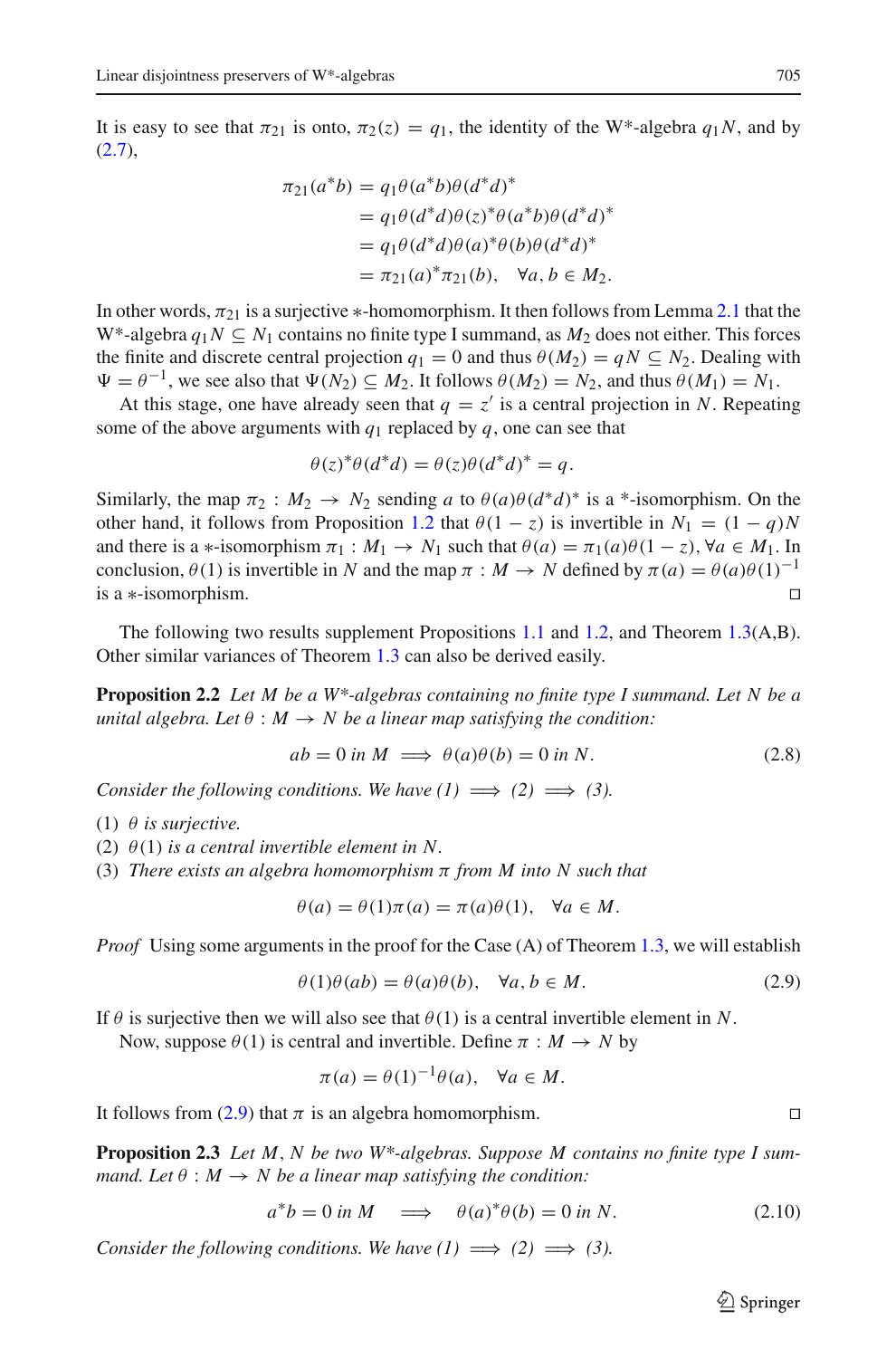- (1)  $\theta$  *is bijective, and the reverse implication in [\(2.10\)](#page-6-1) also holds.*
- (2)  $\theta(1)$  *is invertible.*
- (3) *There exists a* ∗*-homomorphism* π *from M into N such that*

$$
\theta(a) = \pi(a)\theta(1), \quad \forall a \in M.
$$

*Proof* Arguing as in the proof for the Case (B) of Theorem [1.3,](#page-2-0) we have

$$
\theta(1)^*\theta(a^*b) = \theta(a)^*\theta(b), \quad \forall a, b \in M.
$$

Suppose first that  $\theta$  is bijective and [\(2.10\)](#page-6-1) is satisfied in two directions. Using again the proof for the Case (B) of Theorem [1.3,](#page-2-0) without assuming that *N* has no finite type I summand though, we see that there is a *d* in *M* such that  $\theta(d) = 1$  in *N* and  $\theta(1)^{-1} = \theta(d^*d)^*$  exists in *N*.

Now, we assume that  $\theta(1)$  is invertible. Define a bijective linear map  $\pi : M \to N$  by  $\pi(a) = \theta(a)\theta(1)^{-1}$ . It is then easy to see that  $\pi$  is a \*-homomorphism.

There is yet another disjointness structure attracting attention from people. A linear map  $\theta$  :  $A \rightarrow B$  between two C<sup>\*</sup>-algebras is said to be *doubly orthogonality preserving* if  $\theta(a)^* \theta(b) = \theta(a) \theta(b)^* = 0$  in *B* whenever  $a^*b = ab^* = 0$  in *A*. In [\[30\]](#page-9-24), it is shown that every bounded linear doubly orthogonality preserver  $\theta$  between C\*-algebra preserves the triple products  $\{a, b, c\} := ab^*c + cb^*a$  whenever  $\theta^{**}(1)$  is a partial isometry. It is further investigated in [\[5](#page-9-17)[,6\]](#page-9-18) to extend this concept to JB<sup>\*</sup>-algebras and JB<sup>\*</sup>-triples. In [\[7\]](#page-9-25), the following theorem is proved. We remark that it might be possible to get an alternative proof by applying similar arguments as in the proof of Theorem [1.3](#page-2-0) above and  $[27,$  Theorem 10], which states that two CCR C\*-algebras with Hausdorff spectrum are isomorphic as JB\*-algebras if and only if they carries equivalent linear and doubly orthogonality structures.

**Theorem 2.4** (Burgos, Garcès and Peralta [\[7](#page-9-25)]) *Every linear surjection between W\*-algebras preserving doubly orthogonality in two directions is automatically continuous. Consequently, two W\*-algebras are isomorphic as JB\*-triples if and only if they carry equivalent linear and doubly orthogonality structures.*

<span id="page-7-0"></span>Finally, we show that the linear and the left (or right) ideal structures of a W\*-algebra *M* also completely determine *M*. The following result supplements those in [\[10](#page-9-20)[,11,](#page-9-26)[20](#page-9-21)[,23](#page-9-22)[,26\]](#page-9-27).

**Theorem 2.5** *Let*  $\theta : M \to N$  *be a linear bijection between* W\*-algebras. Suppose that *both*  $\theta$  *and*  $\theta^{-1}$  *send left (resp. right) ideals to left (resp. right) ideals. Then*  $\theta(1)$  *is invertible in N* and  $\pi(\cdot) = \theta(\cdot)\theta(1)^{-1}$  *is an algebra isomorphism from M onto N.* 

*Consequently, two W\*-algebras are \*-isomorphic if and only if they carries equivalent linear and left (resp. right) ideal structures.*

*Proof* We assume  $\theta$  preserves left ideals in two directions, and the case for linear right ideal preserving maps is similar.

Observe that an element in *M* is not left invertible exactly when it is contained in a proper left ideal of *M*. In other words, the set of all left invertible elements in *M* is the complement to the union of all proper left ideals of  $M$ . As  $\theta$  preserves left ideals in two directions, it preserves left invertible elements in two directions as well. In particular,  $x = \theta^{-1}(1)$  has a left inverse *y* in *M*. Thus,

<span id="page-7-1"></span>
$$
M = Myx \subseteq Mx \subseteq M. \tag{2.11}
$$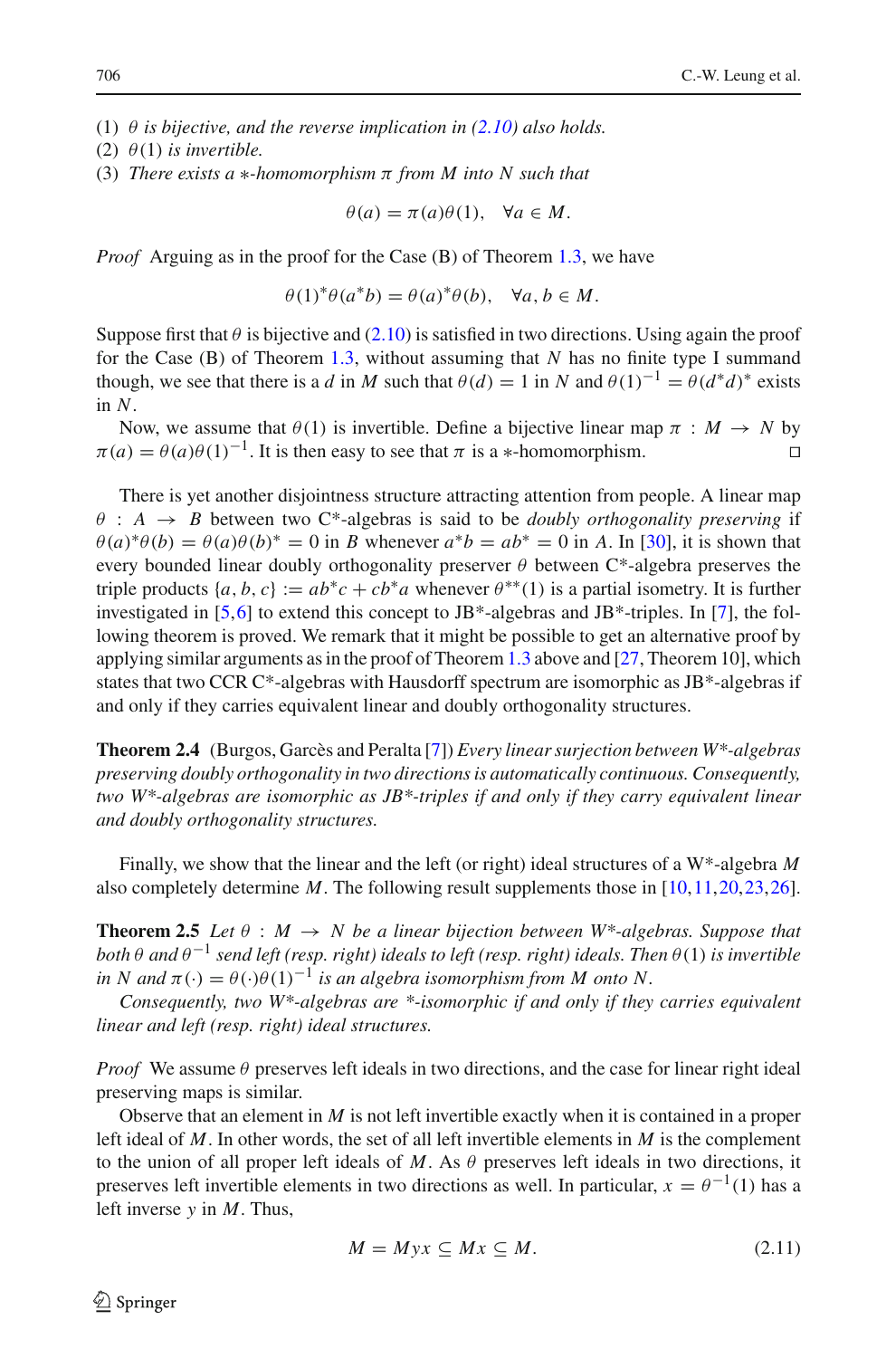Let  $\pi : M \to N$  be defined by  $\pi(a) = \theta(ax)$ . It follows from [\(2.11\)](#page-7-1) that  $\pi$  is a linear surjection such that  $\pi(1) = 1$ . For any proper left ideal *J* in *N*, we see that  $I = \theta^{-1}(J)$  is a proper left ideal in *M*, and thus  $\pi^{-1}(J) = \{a \in M : ax \in I\}$  is also a proper left ideal in *M*. We claim that the unital linear surjection  $\pi$  is left spectrum compressing, and thus does not increase the spectral radius. Indeed, suppose  $\lambda$  is in the left spectrum of  $\pi(a)$ , i.e.,  $\pi(a - \lambda)$  is not left invertible in *B*. Then  $B\pi(a - \lambda)$  is a proper left ideal of *B*, and hence,  $\pi^{-1}(B\pi(a - \lambda))$  is a proper left ideal of *A*. In particular,  $a - \lambda$  is not left invertible in *A*, i.e.,  $\lambda$  is in the left spectrum of *a*. By [\[3](#page-9-28), Theorem 5.5.2], we see that  $\pi$  is bounded, and by [\[10,](#page-9-20) Lemma 2],  $\pi$  sends idempotent elements to idempotent elements.

Note that two idempotents  $e_1, e_2$  are orthogonal, i.e.,  $e_1e_2 = e_2e_1 = 0$  exactly when  $e_1 + e_2$ is an idempotent. It follows that  $\pi$  sends orthogonal idempotents to orthogonal idempotents. By spectral theory, every self-adjoint element *a* in *M* can be approximated in norm by finite linear sums of orthogonal projections. Accordingly,  $\pi(a)$  can be approximated in norm by finite linear sums of orthogonal idempotents. Taking squares, we see that  $\pi(a^2) = \pi(a)^2$ for all self-adjoint, and thus all, elements  $a$  in  $M$ . As a consequence,  $\pi$  is a surjective Jordan homomorphism. The kernel  $I = \pi^{-1}(0)$  of  $\pi$  is a norm closed Jordan ideal, and thus a two-sided ideal by [\[9\]](#page-9-29), of *M*. Let  $p$  be the central projection in *M* such that the weak\* closure of *I* in *Mp*. It follows from  $\pi(I) = \theta(Ix) = 0$  that  $Ix = 0$ , and thus  $Mpx = 0$ , or  $xp = px = 0$ . As a result,  $p = yxp = 0$ . Therefore,  $\pi$  is a Jordan isomorphism.

By a result of Brešar ([\[4](#page-9-30), Lemma 2.1 and Corollary 5.4]), there are central projections *z* in *M* and *z'* in *N* such that  $\pi$  |<sub>*zM*</sub> gives rise to an algebra isomorphism from *zM* onto *z'N*, and  $\pi |_{(1-z)M}$  gives rise to an anti-algebra isomorphism from  $(1 - z)M$  onto  $(1 - z')N$ . We verify that  $(1 - z')N$  is abelian, and thus  $\pi$  is an algebra isomorphism. To this end, let q be a projection in  $(1 - z')N$ . Since  $\pi |_{(1-z)M}$  gives rise to an anti-algebra isomorphism from  $(1 - z)M$  onto  $(1 - z')N$ , the pre-image  $\pi^{-1}(qN)$  of the right ideal  $qN$  is a left ideal in M. However,  $\pi$  sends left ideals to left ideals. Therefore,  $qN = \pi(\pi^{-1}(qN))$  is also a left, and thus a two-sided, ideal in *N*. This forces *q* to be a central projection. Now we see that every projection in  $(1 - z')N$  is central. By spectral theory, every self-adjoint element in  $(1 - z')N$ is central, and thus  $(1 - z')N$  is abelian, as asserted.

At this stage we have proved that  $\pi$  is a continuous algebra isomorphism from M onto N. By a result of Gardner [\[15\]](#page-9-0), we see that the W\*-algebras *M*, *N* are \*-isomorphic. Finally, we check  $\pi(\cdot) = \theta(\cdot)\theta(1)^{-1}$ . Observe that if  $a \in M$  such that  $ax = 0$  then  $\pi(a) = \theta(ax) = 0$ forces  $a = 0$ . Now, the right multiplication  $R_x : M \to M$  defined by  $R_x(a) = ax$  is a bijective bounded linear operator on *M* with a right inverse  $R<sub>v</sub>$ , the right multiplication by *y*. By the open mapping theorem,  $R_y$  is the inverse of  $R_x$ . Since *M* is unital, we have  $xy =$  $R_y R_x(1) = 1$ . In other words,  $x = y^{-1}$ , and thus  $\pi(x) = \pi(y)^{-1} = \theta(yx)^{-1} = \theta(1)^{-1}$ . It  $f_{0}$ (*a*) $\theta$ (*a*) $f_{1}$ <sup>-1</sup> =  $\theta$ (*ayx*) $\theta$ (*1*)<sup>-1</sup> =  $\pi$ (*ay*) $\pi$ (*x*) =  $\pi$ (*a*) $\pi$ (*y*) $\pi$ (*x*) =  $\pi$ (*a*) for all *a* in *M*. This completes the proof. □

Note that a bijective linear map  $\theta$  sending left ideals to left ideals might not send orthogonal ones to orthogonal ones. In other words, if *p* is a projection in *M* then the images of *Mp* and  $M(1-p)$  are left ideals  $L_1 = \theta(Mp)$ ,  $L_2 = \theta(M(1-p))$  of *N* such that  $L_1 \cap L_2 = \{0\}$ and  $N = L_1 + L_2$ , but  $L_1 L_2^*$  might not be zero. For example, consider the right multiplication  $\theta$ (*a*) = *ax* of *M* by a non-central invertible element *x* in *M*. Then  $\theta$  does not send orthogonal left ideals to orthogonal left ideals, and hence it is not domain orthogonality preserving. From this we see that Theorem [2.5](#page-7-0) is not a direct consequence of Theorem [1.3.](#page-2-0)

**Acknowledgments** We would like to express our deep gratitude to the referee for his/her careful reading and helpful comments.